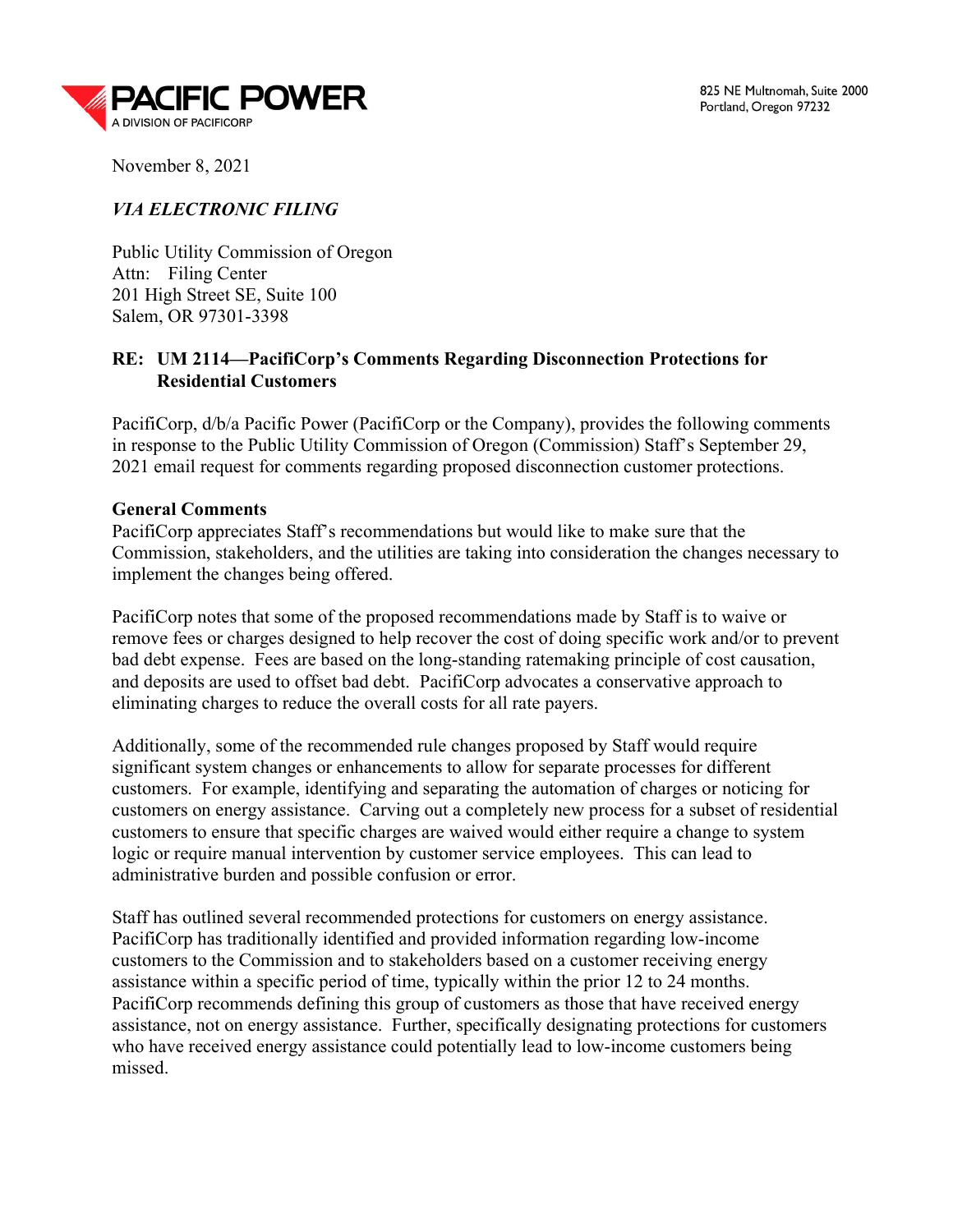UM 2114 Public Utility Commission of Oregon November 8, 2021 Page 2

### Customers on Energy Assistance

### 45-day notice in lieu of a 15-day notice (860-021-0405) to allow time to obtain necessary funding

PacifiCorp does not agree that extending the existing notice requirement from 15 days to 45 days is necessary. Oregon Administrative Rule (OAR) 860-021-0405 requires utilities to provide past due residential customers with a 15-day notice, a 5-day notice, and attempt personal contact with the customer with six outbound phone calls over the three days prior to possible disconnection of service. Additionally, PacifiCorp provides customers the option to receive additional notice in the form of email and text communications. Further, the credit and collection cycle for a past due balance currently provides more than 60 days for a customer to contact the Company to make arrangements to stop disconnection of service.

The timing of the collection notices allows the Company to provide the customer with advance notice that falls due before the next customer billing cycle. With the noticing occurring at the time of the customer's monthly bill, allowing 45 days pushes into the next billing cycle where the customer is further behind on their account, potentially resulting in an increase in bad debt expense that could lead to increased rates for all customers.

If the noticing requirements were to change, PacifiCorp would also require significant system enhancements to offer different noticing to customers that have received energy assistance, creating two different noticing paths for customers. This would also potentially lead to more customer confusion, employee confusion, and provide inequities for low-income customers that have not been identified as having received assistance.

#### TPAs extended to 24 months (860-021-0415)

PacifiCorp does not agree with permanently extending payment plan arrangements to 24 months at this time. The Company has been providing customers with 24-month payment plans resulting from the stipulated agreement in UM 2114 to help assist customers during the COVID-19 pandemic. However, it's still too early to determine whether the longer-term payment plans are effective, particularly given that PacifiCorp has only just recently been providing disconnection notices and the Company's customer service system doesn't automatically cancel payment plans when customers default, only when service is disconnected.

## Waive reconnect fee and field visit charge (once, maybe twice per year)(860-021-0330 and 0420)

Reconnection fees and field visit charges are in place to help recover the cost of the Company sending employees to disconnect and reconnect service, or to abate disconnection when a customer has made a payment or speaks to a field employee at the customer's residence. With advanced metering infrastructure (AMI) technology in place, PacifiCorp has access to remote disconnection and reconnection capabilities for most customers (some have opted out of AMI). PacifiCorp would support waiving reconnect fees for customers who have remote disconnection/reconnection capability.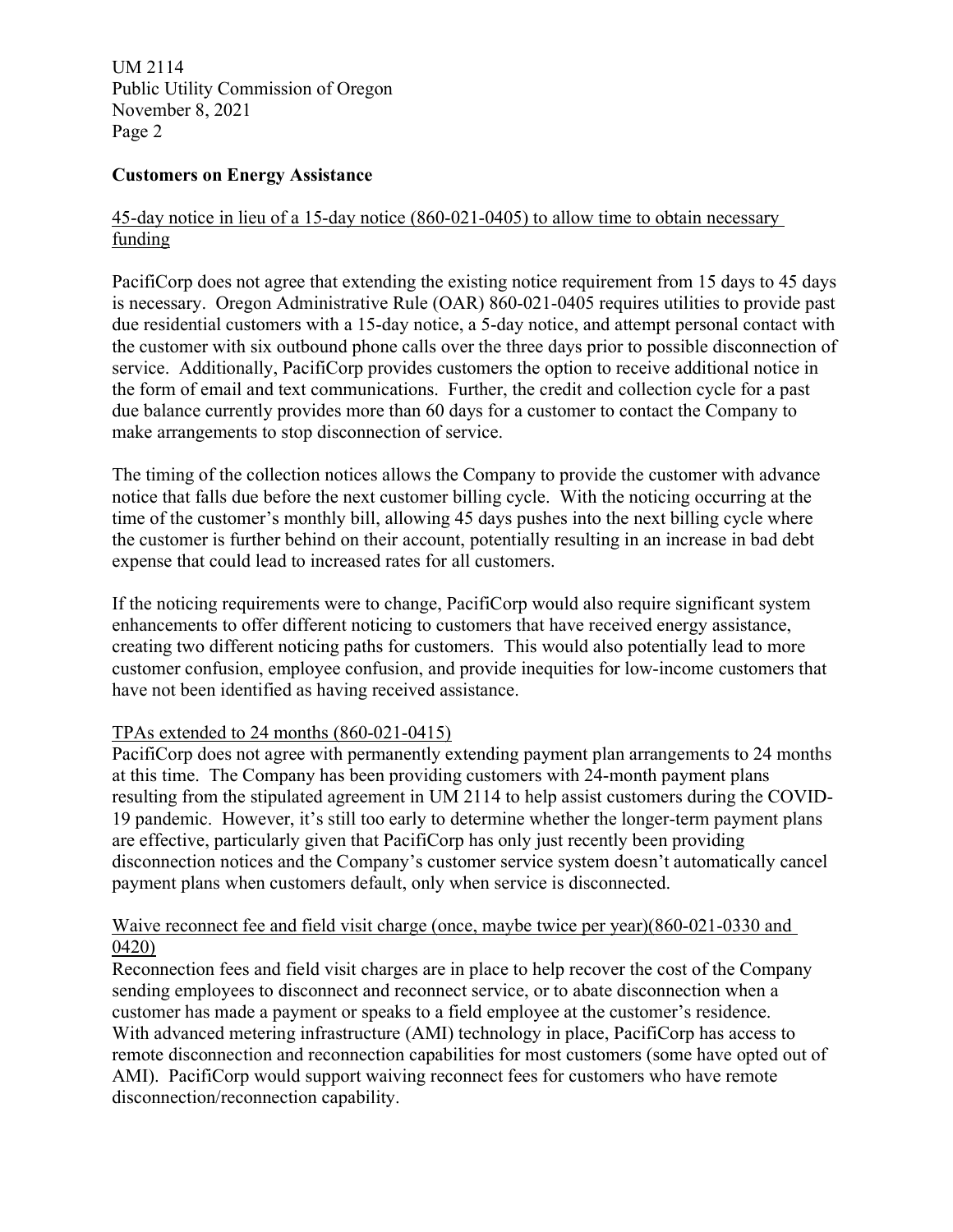UM 2114 Public Utility Commission of Oregon November 8, 2021 Page 3

PacifiCorp does not support waiving a reconnect fee once or twice per year, as it would create opportunity for error by customer service representatives manually researching customer accounts or require system enhancements. PacifiCorp would support waiving the reconnection fee once per customer when a customer seeks reconnection for their first time.

### Waive deposit payments (860-021-0205)

PacifiCorp supports the recommendation to waive deposit requirements for residential customers who have received energy assistance.

### Allow equal payment when there is a balance on the account (860-021-0414)

The OARs already allow for a levelized payment plan for customers with an account balance. OAR 860-021-0415(2) specifically allows a levelized payment plan with a down payment equal to the average annual bill including the account balance, divided by 12, and a like payment each month for 11 months thereafter.

Notify Energy Trust of customers placed on Energy Assistance. Share customer information, including energy usage and billing data PacifiCorp does not support provided the Energy Trust of Oregon with individual customer usage and billing data. OAR 860-086-0040(2) prohibits sharing customer information.

## Medical Certificates

Maintain two-month self-certification (860-021-0410)

PacifiCorp supports the recommendation to allow customers the ability to self-certify and submit confirmation of the need for electricity due to a medical condition at the residence in writing, from a qualified medical professional, within two months.

Maintain not required to enter a TPA (860-021-0415)

PacifiCorp does not agree with the recommendation that customers submitting a medical certificate should not be required to enter into a payment plan. For customers with a past due balance, a payment plan helps provide additional time to catch up on their arrears and avoid seeing the balance reach unmanageable levels. Customers who submit medical certificates and are current on their account are not required to enter into a payment plan.

#### Severe Weather Moratorium (860-021-0407)

PacifiCorp notes that the severe weather moratorium was adopted in 2017 and has been useful in protecting customers from having service disconnected for non-payment on forecasted days of very low and high temperatures.

## Add AQI (100 and above or 150 and above)

PacifiCorp supports making the added protection of an air quality index threshold of 100 or higher to the existing OAR.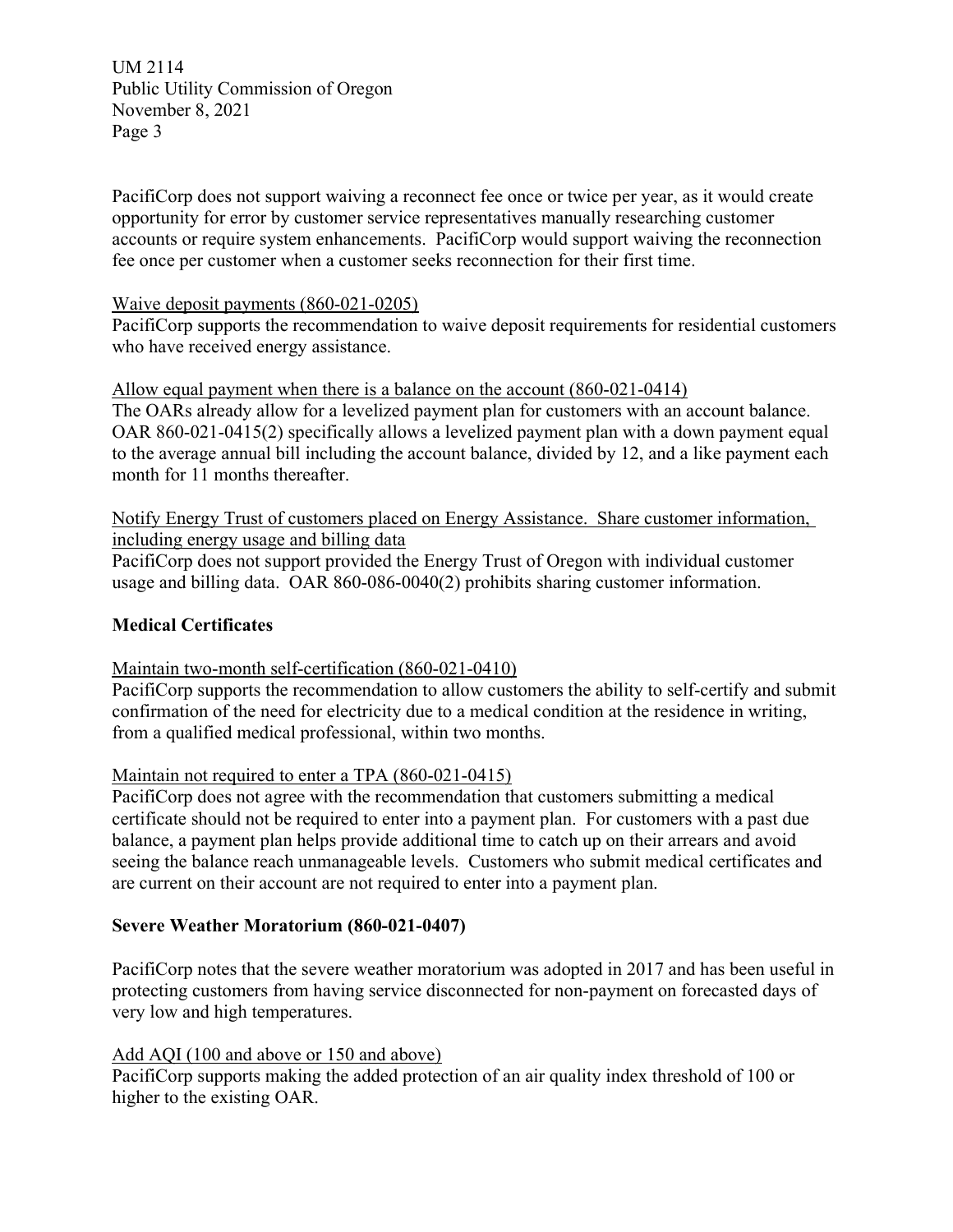UM 2114 Public Utility Commission of Oregon November 8, 2021 Page 4

Add wildfire displacement (no disconnects during an evacuation order, or the day of and day after the order has been lifted)

PacifiCorp supports adding language to the weather moratorium rule for customers who are displaced by wildfires or other natural events that require an evacuation order the day of and the day after the evacuation is lifted.

## Add the 3 days before and after 32 degrees

PacifiCorp does not support adding three days before or after a forecasted 32-degree day. OAR 860-021-0407 was recently adopted and was based on collaborative efforts of the Commission, the utilities, and the stakeholders to provide sufficient protection for customers on forecasted cold days, defined as being at or below 32 degrees. Adding three days before and after a 32 degree day is not practical due to the change in forecasted weather from day-to-day, and would require much more tracking and changing of utility resources and plans on a daily basis. PacifiCorp believes the protection in place for the forecasted 32-degree day in question is sufficient protection.

### Add 3 days before and after a heat advisory

PacifiCorp does not support adding three days before or after a heat advisory, for the same reasons listed above for not supporting three-day protection before and after a 32-degree day.

Add an incentive for utility to have a winter protection program, potentially incentivizing a program that would ban disconnections from Dec  $1<sup>st</sup>$  – March  $1<sup>st</sup>$  for customers receiving energy assistance, any customer having difficulty paying their bill if the household has children under 18 years old, people 62 years or older, or people whose health would be threatened by the loss of service

PacifiCorp does not support a winter protection program. The Company believes that the protections in place with the existing weather moratorium, existing energy assistance options, payment plan options, and medical certificates provide the necessary protection for customers from disconnection during the colder winter months.

## Basic Energy Allotment when customers are disconnected

Customers essentially wouldn't lose all access, but still retain access to a minimal (lifeline) amount of energy for a given period of time as they obtain funding to be reconnected.

PacifiCorp does not support providing customers with partial power or a minimal amount of energy. This option is not currently available to customers as it would be unsafe. Additionally, PacifiCorp does not believe this is a technologically feasible option.

## Voluntary Programs

We would like to introduce procedure for allowing customers to donate money to a fund for disconnection abatement. This fund will be included on every customer bill and will allow for